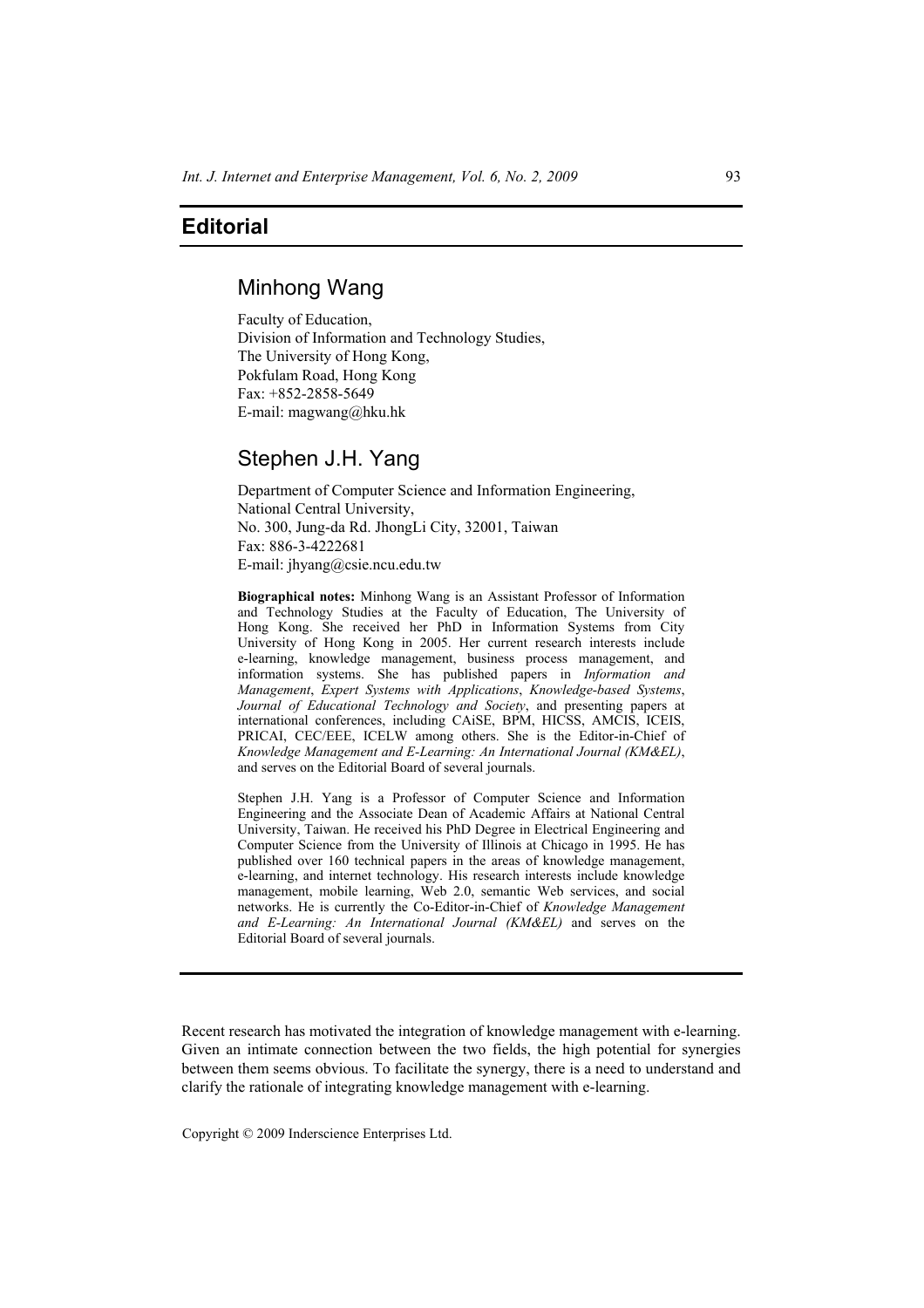### 94 *M. Wang and S.J.H. Yang*

Learning is more than consuming knowledge. The grant challenges to learning in knowledge societies are not limited to how effectively helping learners to acquire knowledge and skills, but in helping them to learn how to manage, work creatively with ideas and to contribute to the creation of new knowledge. By integrating knowledge management with learning practice, the understanding of education will be dramatically extended towards lifelong learning, particularly when linked to dynamically changing public and organisational knowledge repositories.

Learning and knowledge management share a common strategy of creating a learning organisation. The organisational learning theory implies that learning should be noted beyond individual level; an organisation should be able to continuously and effectively learn and adapt to the environment. Learning and sharing knowledge are equally important to build an organisation's intellectual asset. The integration of learning and knowledge management will make a real contribution to improve individual, group and organisational performance by knowledge dissemination.

The integration of learning and knowledge also raises the question of the competences of e-learning initiatives traditionally associated with the design of learning resources. Is the creation of learning resources the whole solution to e-learning, or is it more the creation of learning environment enabling learners engaged in learning processes for active construction and contribution of knowledge? How will future approaches to e-learning reflect this, and how will learning technologies contribute? This special issue aims to stimulate the investigation on the nature and future of knowledge management and e-learning.

In the first paper 'Effective ontology management in virtual learning environments', Matteo Gaeta, Francesco Orciuoli, Stefano Paolozzi and Pierluigi Ritrovato present a set of ontology-based methodologies and techniques for building a semantic knowledge and virtual learning environment, with a view to providing customised and contextualised learning experiences. The focus of this work is positioned on the reuse and merging of different ontologies for the same knowledge domain.

Some significant organisational and culture issues stand in the way of a combined learning and knowledge management function. Various technological, social and pedagogical issues have to be considered in a holistic way. The paper by Davoud Masoumi and Berner Lindström, entitled 'Foundations of cultural design in e-learning', identifies and analyses the social and cultural dimensions to the design and use of ICT in e-learning environments. The investigation is based the authors' experiences in eastern contexts like Iran.

In relation to this, Xi Zhang, Zhenjiao Chen, Doug Vogel and Chuanjie Guo report a field study based on their Hong Kong/Netherland virtual project programme among universities. Their paper 'Exchange Ideology as a moderator of Knowledge Sharing in virtual teams: a social exchange theory perspective', investigates how individual exchange ideology influences the relationship between perceived economic and social benefits and knowledge sharing behaviour in the context of virtual teams.

While the conceptual link between e-learning and knowledge management is becoming clear, the technologies underpinning both are emerging. It is the use of web technologies that provides a common medium to combine the practice. In their paper 'The socialisation of organisational learning through learning technology', Gavin J. Baxter, Thomas M. Connolly and Mark Stansfield investigate how the social aspects of learning technologies have the potential to support the social processes of organisational learning. The investigation focuses on a particular industry, the IS